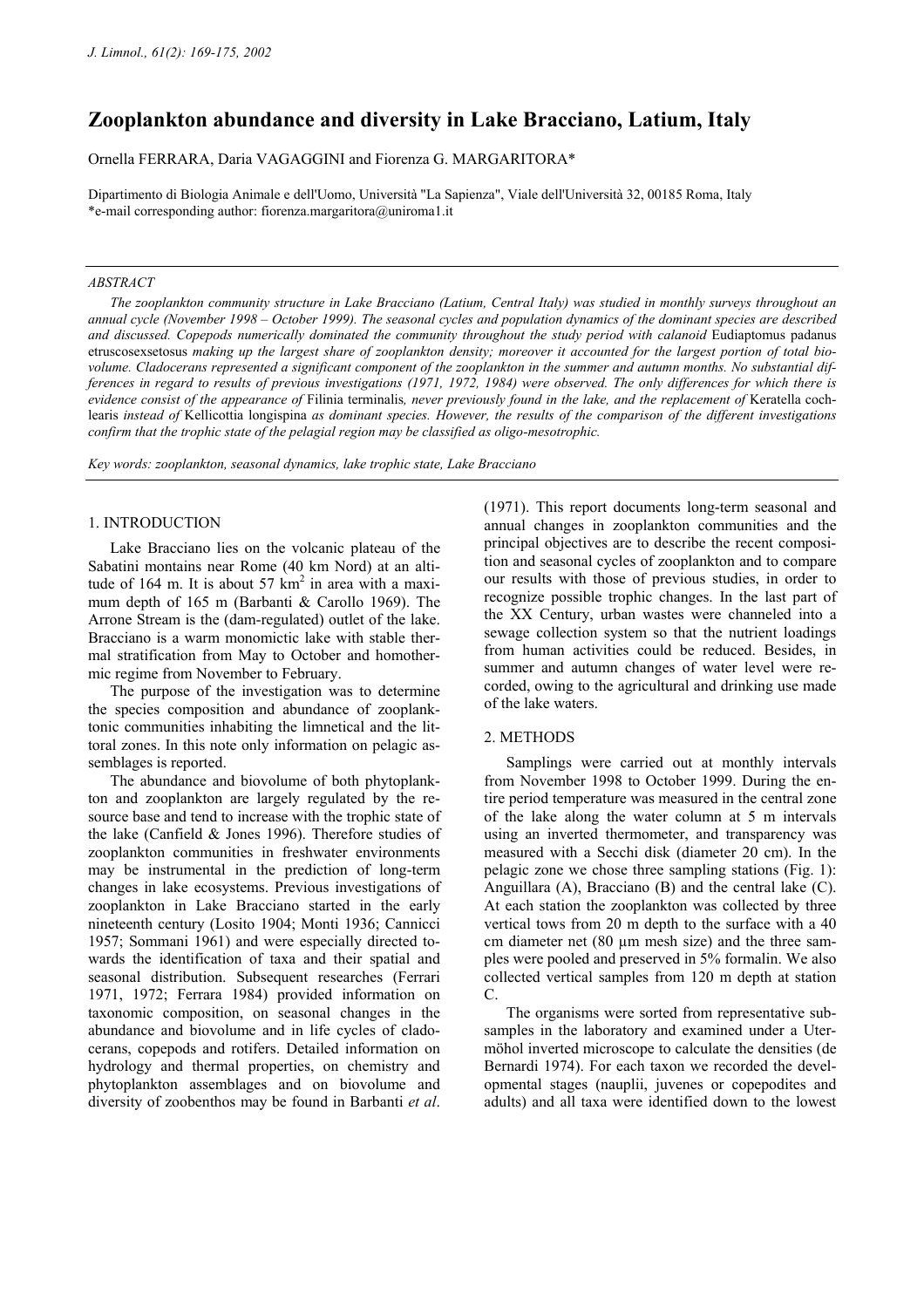possible taxonomic level, according to Braioni & Gelmini (1983) (Rotifera), Margaritora (1983) and Smirnov (1996) (Cladocera), Stella (1982) and Einsle (1996) (Copepoda). The biovolume values were obtained by multiplying the unitary volume of each species by the number of animals present in each sample. The unitary volumes were calculated following Nauwerck (1963) and de Bernardi (1974).



**Fig. 1**. Sampling stations of zooplankton monitoring in Lake Bracciano.

The Shannon-Weaver Diversity index (H) (Pielou 1969) was calculated for each sample in order to ascertain the structural features of the community while the PSc coefficient (Whittaker & Fairbanks 1958) was applied to determine zooplankton similarity in the three sampling stations.

# 3. RESULTS

# *3.1. Zooplankton composition*

Twenty-one species were identified from collections made in 1998-99 at stations A and B and twenty-four were captured in station C. Of these, seventeen were Rotifera, four Cladocera, three Copepoda (Tab. 1), and exhibited seasonal dynamics as illustrated in figure 2 (mean values for the 0-20 m layer, stations A, B and C). Some species, especially among the rotifers, occurred irregularly, usually in small numbers and were not present in all three stations. Copepods were the dominant group on all sampling dates and accounted for 46% (July) to 99% (March) of the total zooplankton density. This group was also dominant in terms of total biovolume (average values), accounting for 2.5  $\mu$ m<sup>3</sup>·10<sup>11</sup>  $m<sup>3</sup>$  (minimum, October) and 3  $\mu m<sup>3</sup> \cdot 10<sup>12</sup>$  m<sup>-3</sup> (maximum, March) (Fig. 3). While immatures, primarily nauplii,

dominated total numbers, adult calanoid *Eudiaptomus padanus etruscus* made up the greatest proportion of total biovolume in this group. Cyclopoida was not a major contributor to either total zooplankton density or biovolume. Rotifers were the least prevalent of total plankton in terms of density. The mean was actually around 11% of total numbers over the whole study period. Moreover, the biovolume of this taxon was very low, with average values of 7.3  $\mu$ m<sup>3</sup> $\cdot$ 10<sup>6</sup> m<sup>-3</sup> (minimum, January) and  $7.5 \mu m^3 \cdot 10^8 m^3$  (maximum, June). This group had a summer peak at that time *Keratella cochlearis*, *Kellicottia longispina* and *Pleosoma truncatum* were predominant. Cladocerans were found all year round; the group was second to the Copepoda in terms of density (average value 12%) and in terms of total biovolume, accounting for 4.6  $\mu$ m<sup>3</sup> $\cdot$ 10<sup>9</sup> m<sup>-3</sup> (minimum, March) and 2.6  $\mu$ m<sup>3</sup> $\cdot$ 10<sup>11</sup> m<sup>-3</sup> (maximum, November). *Diaphanosoma lacustris* was the most frequent cladoceran, particularly in late summer, followed by *Daphnia hyalina*, which was especially representative in late spring. The predaceous cladoceran *Leptodora kindtii* was a minor component of the group in terms of both numbers and biovolume.

**Tab. 1**. Zooplankton taxa found in the pelagic zone of Lake Bracciano (November '98–October '99).

### ROTIFERA

*Brachionus patulus* (O.F. Müller) *Keratella quadrata* (O.F. Müller) *Keratella cochlearis* (Gosse) *Kellicottia longispina* (Kellicott) *Lecane lunaris* (Ehrb.) *Trichocerca* sp. *Trichocerca pusilla* (Lauterborn) *Ascomorpha* sp. *Synchaeta pectinata* Ehrenberg *Polyarthra* gr. *vulgaris dolichoptera* Ruttner-Kolisko *Ploesoma truncatum* (Levander) *Asplanchna priodonta* Gosse *Filinia terminalis* (Plate) *Hexarthra mira* (Hudson) *Ptygura* sp. *Conochilus unicornis* Rousselet *Collotheca ornata* (Ehrenberg) CLADOCERA *Diaphanosoma lacustris* (Korìnek) *Bosmina longirostris* (O.F. Müller) *Daphnia hyalina* Leydig *Leptodora kindtii* (Focke) COPEPODA *Eudiaptomus padanus etruscosexsetosus* Kiefer *Cyclops abyssorum* Sars *Mesocyclops leuckarti* (Claus)

We generally observed a comparable temporal evolution of the zooplanktonic community in station C (0- 120 m layers) and observed only a slight difference in composition, because three rotifer species (*Testudinella patina*, *Trichocerca pusilla* and *Lecane lunaris*) were found here sporadically and usually in small numbers.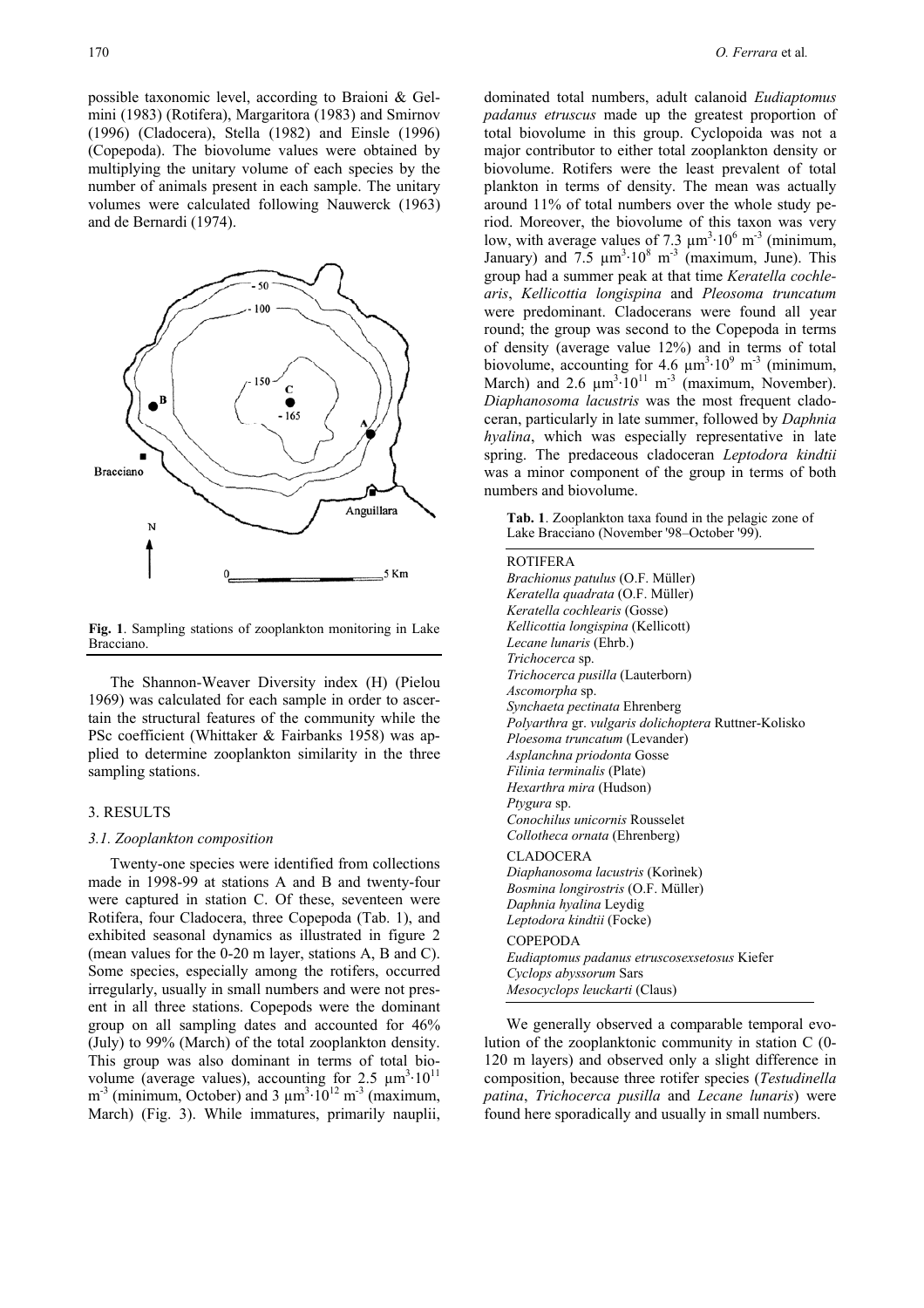

**Fig. 2**. Density variations of zooplanktonic groups in the three sampling stations (0-20 m, mean values) during the study period.



**Fig. 3**. Changes in the annual biovolume of zooplanktonic groups in the three sampling stations (0-20 m, mean values) during the study period.

### *3.2. Zooplankton seasonal trends*

Seasonal variation in the density and biovolume of the major zooplankton groups showed similar general patterns in all stations. The Copepoda, principally represented by the single calanoid *Eudiaptomus padanus etruscus*, consistently outnumbered all other groups throughout the study (Fig. 4, mean values at the stations A, B, C; 0-20 m) and accounted for most of the yearly zooplankton biovolume. A spring density maximum (March 1999) was observed at all stations, primarily because of a more pronounced development of copepodites and especially nauplii; this peak was particularly pronounced at station B  $(11,207$  nauplii m<sup>-3</sup>, 12,732 calanoid copepodites  $m<sup>3</sup>$  and 890 cyclopoid  $m<sup>3</sup>$ ).



**Fig. 4**. Seasonal occurrence of the predominant copepod species in the three sampling stations (0-20 m, mean values) during the study period.

Nauplii exhibited a second smaller peak in summer 1999. Adult diaptomids exhibited a large spring peak in numbers and then declined to a lower summer population. *Mesocyclops leuckarti* displayed a less pronounced density peak in summer, but maintained a more stable fall and winter population. *Cyclops abyssorum* did not appear as frequently as *Mesocyclops*; the development of this species was mainly limited to the cold spring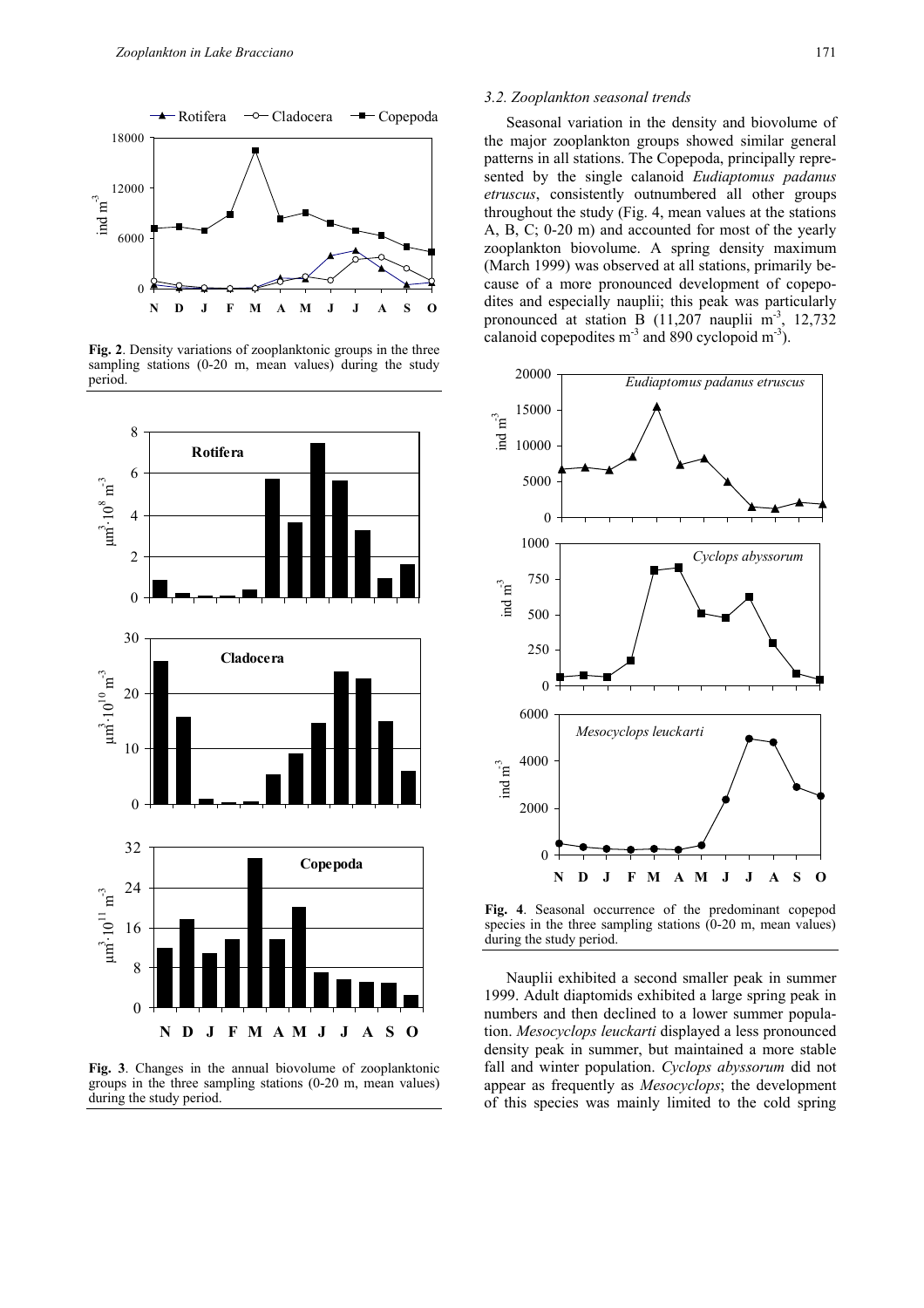

**Fig. 5**. Seasonal occurrence of the predominant rotifer species in the three sampling stations (0-20 m, mean values) during the study period.

months, as has been observed in some investigations (Ravera 1954; IRSA 1974; Negri & Pelaia 1990; Salmaso & Naselli-Flores 1999).

Among Rotifera, the perennial species *Keratella cochlearis* (Fig. 5) exhibited a marked density peak in summer before experiencing a gradual population decline. The species persisted throughout the winter in low numbers, achieving a moderate increase in April. *Pleosoma truncatum* showed a seasonal cycle similar to that of *K. cochlearis*, although the peak was less pronounced. *Kellicottia longispina* was observed in large numbers during the latter part of the summer while *Filinia terminalis*, found at low densities, showed a spring increase. The other rotifers were collected occasionally. Similar seasonal trends were observed at all study stations.

Seasonal trends of the main cladoceran species are presented in figure 6. The most frequent species (*Daphnia hyalina* and *Diaphanosoma lacustris*) displayed their higher densities only from spring to early autumn; moreover the timing of maximum increase and seasonal replacement of these species was comparable in the three lake stations. *Daphnia* exhibited a seasonal cycle with a well developed spring maximum in a restricted period (April and May); in the other months densities were generally lower. The phenomenon of summer depression in the daphnid populations has also been reported by many authors (Barry 1997; Manca *et al*. 2000; Beenndorf *et al*. 2001). Absent during the late winter months, *Diaphanosoma* began a population surge in late May, reaching the highest densities during the warmer months. Competitive mechanisms between *Daphnia* and *Diaphanosoma* could explain the alternating development of these two cladocerans, as evidenced by many authors (de Bernardi & Canali 1975; Horn & Horn 1990). The density decrease observed in *Daphnia* might also explain the peak values of *Bosmina longirostris* in July, followed by a rapid decline and disappearance from the open water by August. The predaceous *Leptodora kindtii* was sporadically collected in samples.

As shown in figure 7, the diversity values do not have important fluctuations, but a very clear trend over time: low values in winter, when the community was dominated by *Eudiaptomus* and rotifers, and a rapid increase from April to June, when the community was comprised of a large number of species (particularly rotifers) with no distinct dominance. From June to October high values are maintained. Communities structured in this manner are generally characteristic of stable physicochemical environments (McClintock & Wilhm 1977). No differences in plankton communities were found in the three stations; PSc values were actually very high and varied between 83.62% (stations A-C) and 93.93% (stations B-C). The same situation had been observed in a previous study (Ferrara 1984).

### 4. DISCUSSION

In Lake Bracciano, as in Northern and Central Italian lakes, zooplankton populations are generally low in winter, increase in spring and decline in autumn to low winter levels (Polli & Simona 1992; de Bernardi & Ca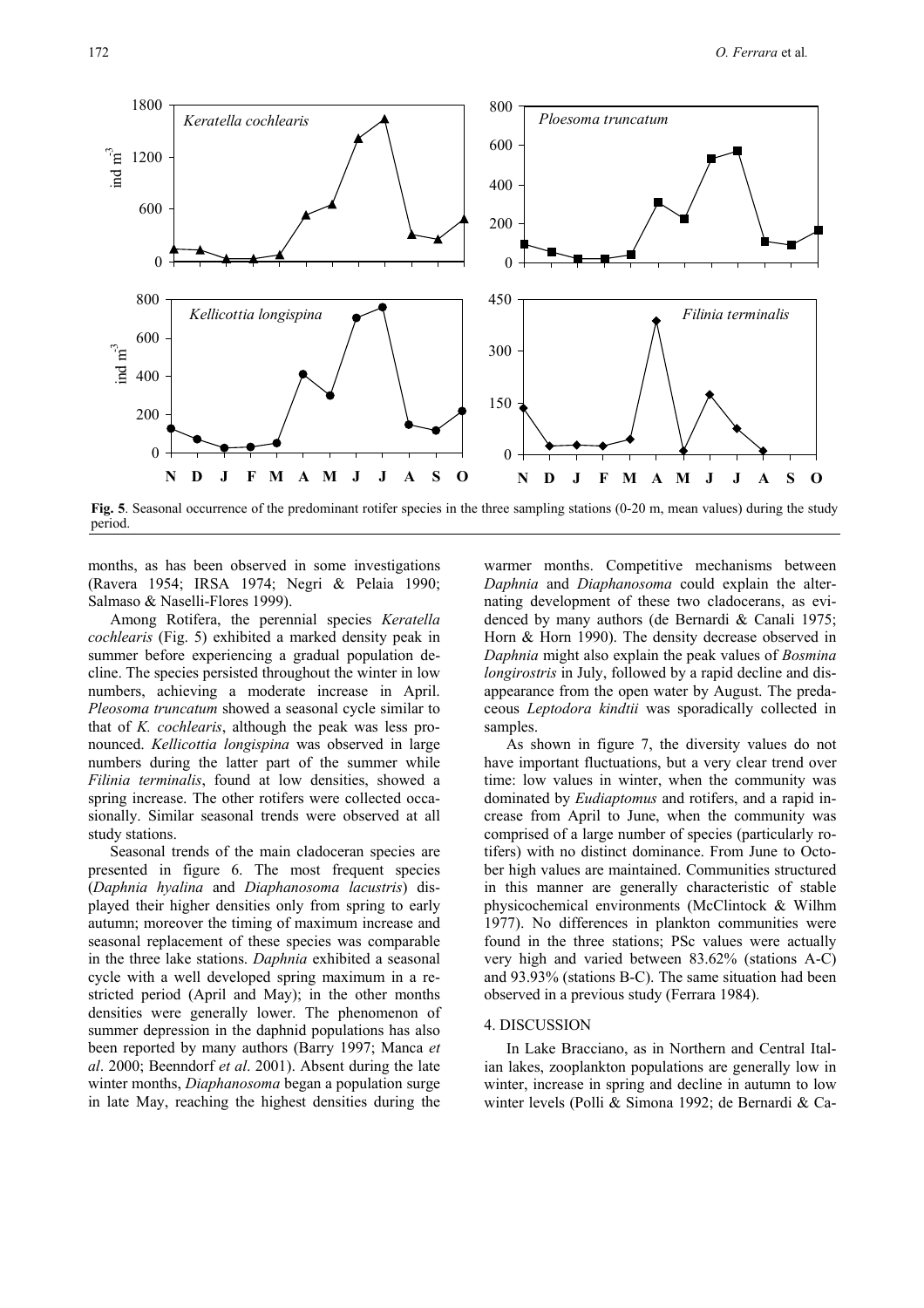nale 1995; Salmaso & Naselli-Flores 1999; Brizzio *et al*. 2001). We recorded 24 species in the lake plankton. This is well within the range (17 to 27 species) of total species numbers reported for other great lakes in Central Italy (Ferrari 1971, 1972; Margaritora *et al*. 1988).



**Fig. 6**. Seasonal occurrence of the predominant cladoceran species in the three sampling stations (0-20 m, mean values) during the study period.

Predominant species may have more functional importance than total species numbers in the zooplankton community. Pennak (1957) claimed that in limnetic plankton communities only one to three copepods and two to four cladocerans were normally predominant. Indeed, usually one copepod and two cladocerans were numerically dominant in Lake Bracciano at any one time. The species identified show a wide ecological valence and are commonly distributed in the deep lakes of Central Italy. Our results confirm those of other studies indicating that calanoid copepods are the dominant species in the communities of the pelagic zone of large lakes (Sager & Richman 1991; Carter *et al*. 1995; Andronikova 1996) and under oligo-mesotrophic conditions (Sager & Richman 1991; Elser & Goldman 1991; Maier 1996). Conversely, a predominance of cyclopoids over calanoids was observed by some workers (Gliwicz 1969; Patalas 1972; Karabin 1983, Maier & Buchholz

1996) at high trophic levels. Among cladocerans, the predominance of *Daphnia hyalina* and *Diaphanosoma lacustris* (identified as *Diaphanosoma brachyurum* in Ferrari 1971, 1972 and Ferrara 1984) is characteristic of oligo-mesotrophic lakes probably because of a more efficient filtering apparatus of large-size forms (Sommer 1994). Particularly the former exhibited a spring pulse and a decrease in the other months, while *Diaphanosoma* shows its maximum development in summer and autumn. Similar seasonal replacement among the two phytophagous cladocerans was observed in the investigations carried out in limnetic environments (DeMott & Kerfoot 1982; Salmaso & Naselli-Flores 1999). The alternation between the two species might be due to com-



petitive mechanisms (de Bernardi & Canali 1975; Horn & Horn 1990) which perhaps also influence the coexis-

tence with *Bosmina* (DeMott & Kerfoot 1982).

**Fig. 7**. Seasonal trend of Shannon Index in the three sampling stations (0-20 m, mean values) during the study period.

Within the rotifers, the presence of *Kellicottia longispina* and *Collotheca ornata* confirms a low trophic status for the lake, also in agreement with the results of Gannon & Stemberger (1978). Nevertheless some authors suggest that rotifers react less to different trophic levels given that some species, e.g. *Keratella cochlearis*, which is typically predominant in eutrophic lakes (Gliwicz 1969), were observed both in eutrophic and oligo-mesotrophic lakes (Maier & Buchholz, 1996).

Shannon diversity Index values ranging from 0.46 to 2.92, confirm that Lake Bracciano is home to a zooplanktonic community characteristic of stable physicochemical environments. Moreover PSc values show considerably high similarity among the stations, which does not seem to be affected by anthropogenic pressure.

Although substantial affinities in taxonomic composition and seasonal succession are observed among the data reported in previous works regarding Lake Bracciano zooplankton, our results nevertheless indicate that there are some differences. While the dominance of *Eudiaptomus* among the copepods is in agreement with the results of previous works, the two species of cyclopoids are present with a lower number of individuals and with a different trend during the three study periods. The numerical prevalence of *Mesocyclops* over *Cyclops* observed in the '80s (Ferrara 1984) is also confirmed by the our investigations; in the early '70s (Ferrari 1971,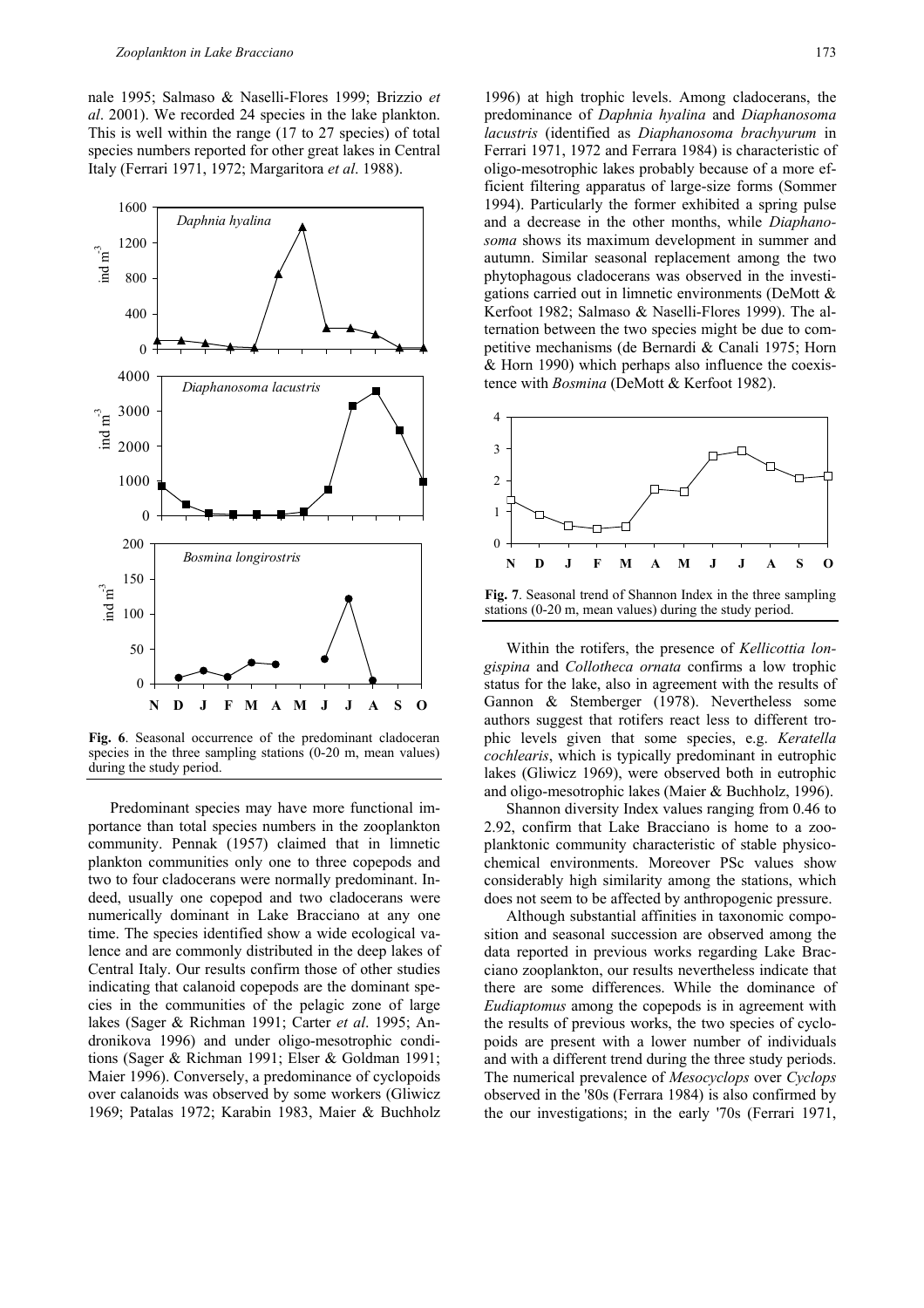1972) the relative importance of these two species appeared inverted in favour of *Cyclops*. Among the cladocerans, abundant populations of *Diaphanosoma* and *Leptodora*, typical summer species in temperate lakes, were observed in all samples in the '70s and '80s. This behaviour was ascribed to a less extreme lake thermal regime (Barbanti & Carollo 1971). Conversely, in '90s, the latter species, the density of which was generally low, seems to be related to warmer temperatures and is never found in the cold months. Important changes have also taken place in the qualitative composition of rotifers, which is now characterized by the recovery of *Filinia terminalis*, unreported in any previous results. The seasonal trend of this species, characterized by low densities and a spring peak, is linked to oligo-mesotrophic environments (Ruttner-Kolisko 1980; Laxhuber 1987). Another difference is due to the dominance of *Keratella cochlearis* over *Kellicottia*, which was reported as a perennial and dominant species with a spring peak in the '70s and '80s. Other differences in the rotifers group appear of secondary importance, such as the occasional finding of rare taxa typical of littoral fauna.

Finally all data on zooplankton indicate that Lake Bracciano has features typical of deep lakes with moderate productivity. Calanoids actually prevail over other taxonomic groups both in total number and in biovolume; no substantial differences in qualitative composition were found with regard to previous works, with the exception of the appearance of a new rotifer (*Filinia terminalis*); among cladocerans and rotifers the predominant species are seen to be typical for low productivity water bodies. The comparison of the different investigations seems to suggest a substantial stability in the formerly documented oligo-mesotrophic status of the lake, although on the basis of non-continuous investigations. The mean value of transparency (10.7 m in our sampling period),  $P_{\text{tot}}$  values (9.3 µg l<sup>-1</sup>, September 1999; 8.4  $\mu$ g l<sup>-1</sup>, February 2000) and N<sub>tot</sub> values (290  $\mu$ g l -1, September 1999 and February 2000) (Tartari, personal communication) confirm trophic evaluations merging from biological investigations.

#### ACKNOWLEDGMENTS

This research was undertaken with the financial support of 40% MURST. We thank Michela Foschi for her assistance in the field and Luciana Mastrantuono for expert assistance with Cyclopoida identification.

#### REFERENCES

- Andronikova, I.N. 1996. Zooplankton characteristics in monitoring of Lake Ladoga. *Hydrobiologia*, 322: 173-179.
- Barbanti, L. & A. Carollo 1969. Batimetrie e geomorfologia dei laghi Sabatini (Bracciano, Martignano, Monterosi). *Mem. Ist. ital. Idrobiol.*, 25: 161-196.
- Barbanti, L., G. Bonomi, A. Carollo, G. Chiudani, I. Ferrari, M. Gerletti, A.M. Nocentini, D. Ruggiu & L. Tonolli. 1971. *Limnologia ed ecologia dei laghi di Bolsena, Bracciano, Trasimeno e Vico: situazione attuale e possibili*

*conseguenze derivanti da una loro utilizzazione multipla*. Pallanza, Ist. Ital. Idrobiol. Ed.: 263 pp.

- Barry, M.J. 1997. Effects of food limitation, notonectid predation, and temperature on the population dynamics of Daphnia carinata. *Int. Revue ges. Hydrobiol*., 82: 545-562.
- Beenndorf, J., J. Kranich, T. Mehner & A. Wagner. 2001. Temperature impact on midsummer decline of Daphnia galeata: an analysis of long-term data from biomanipulated Bautzen Reservoir (Germany). *Freshwater Biology*, 46: 199-211.
- Braioni, M.G. & D. Gelmini. 1983. *Rotiferi Monogononti (Rotatoria: Monogononta)*. Guide per il riconoscimento delle specie animali delle acque interne italiane. CNR AQ/1/200: 180 pp.
- Brizzio, M.C., L. Garibaldi, B. Leoni & R. Mosello. 2001. La stabilizzazione della stratificazione chimica del Lago di Iseo e le sue implicazioni sulle caratteristiche biologiche. *Atti A.I.O.L*., 14: 125-136.
- Canfield, T.J. & J.R. Jones. 1996. Zooplankton abundance, biomass, and size-distribution in selected midwestern waterbodies and relation with trophic state. *J. Freshwat. Ecol*., 11: 171- 181.
- Cannicci, G. 1957. Osservazioni sulla distribuzione dei Cladoceri del genere *Daphnia* in laghi dell'Italia peninsulare. *Boll. Pesca, Piscic. Idrobiol*., 24: 161-195.
- Carter, J.C.H., W.D. Taylor & C. Tudorancea. 1995. A horizontal gradient in zooplankton community structure, and its implications for the relationships among mesozooplankton, microzooplankton, and phytoplankton. *Arch. Hydrobiol*., 133: 197-222.
- de Bernardi, R. 1974. Popolamento zooplanctonico. In: *Indagini ecologiche sul Lago di Endine*. Pallanza, Ist. Ital. Idrobiol. Ed.: 225-259.
- de Bernardi, R. & E. Canali. 1975. Population dynamics of pelagic cladocerans in Lago Maggiore. *Mem. Ist. ital. Idrobiol*., 32: 365-392.
- de Bernardi, R. & C. Canale. 1995. *Ricerche pluriennali (1948-1992) sull'ecologia dello zooplancton del Lago Maggiore*. Documenta Ist. Ital. Idrobiol., 55: 68 pp.
- DeMott, W. & W. C. Kerfoot. 1982. Competition among cladocerans: nature of the interaction between *Bosmina* and *Daphnia*. *Ecology*, 63(6): 1949-1966.
- Einsle, U. 1996. *Copepoda: Cyclopoida. Genera Cyclops, Megacyclops, Acanthocyclops*. Guides to the Identification of Microinvertebrates of Continental Waters of World, 10: 83 pp.
- Elser, J.J. & C.R. Goldman. 1991. Zooplankton effects on phytoplankton in lakes of contrasting trophic status. *Limnol. Oceanogr*., 36: 64-90.
- Ferrara, O. 1984. Struttura e dinamica della comunità zooplanctonica in un'area del Lago di Bracciano. *Riv. Idrobiol*., 23 (2-3): 145-158.
- Ferrari, I. 1971. I popolamenti zooplanctonici. In: *Limnologia ed ecologia dei laghi di Bolsena, Bracciano, Trasimeno e Vico: situazione attuale e possibili conseguenze derivanti da una loro utilizzazione multipla*. Pallanza, Ist. Ital. Idrobiol. Ed.: 186-193.
- Ferrari, I. 1972. Structure and dynamics of pelagic zooplankton in Lakes Bolsena, Bracciano and Vico (Central Italy). *Mem. Ist. ital. Idrobiol*., 29: 209-227.
- Gannon, J. E. & R. Stemberger. 1978. Zooplankton (especially crustaceans and rotifers) as indicators of water quality. *Trans. amer. Micros. Soc*., 97: 16-35.
- Gliwicz, Z.M. 1969. Studies on the feeding of pelagic zooplankton in lakes with varying trophy. *Ekol. Pol*., 17: 663- 708.
- Horn, W. & H. Horn. 1990. Long-term relationships between phyto and zooplankton in the meso-eutrophic Reservoir Saidenbach. *Arch. Hydrobiol. Beih. Ergebn. Limnol*., 33: 749-762.